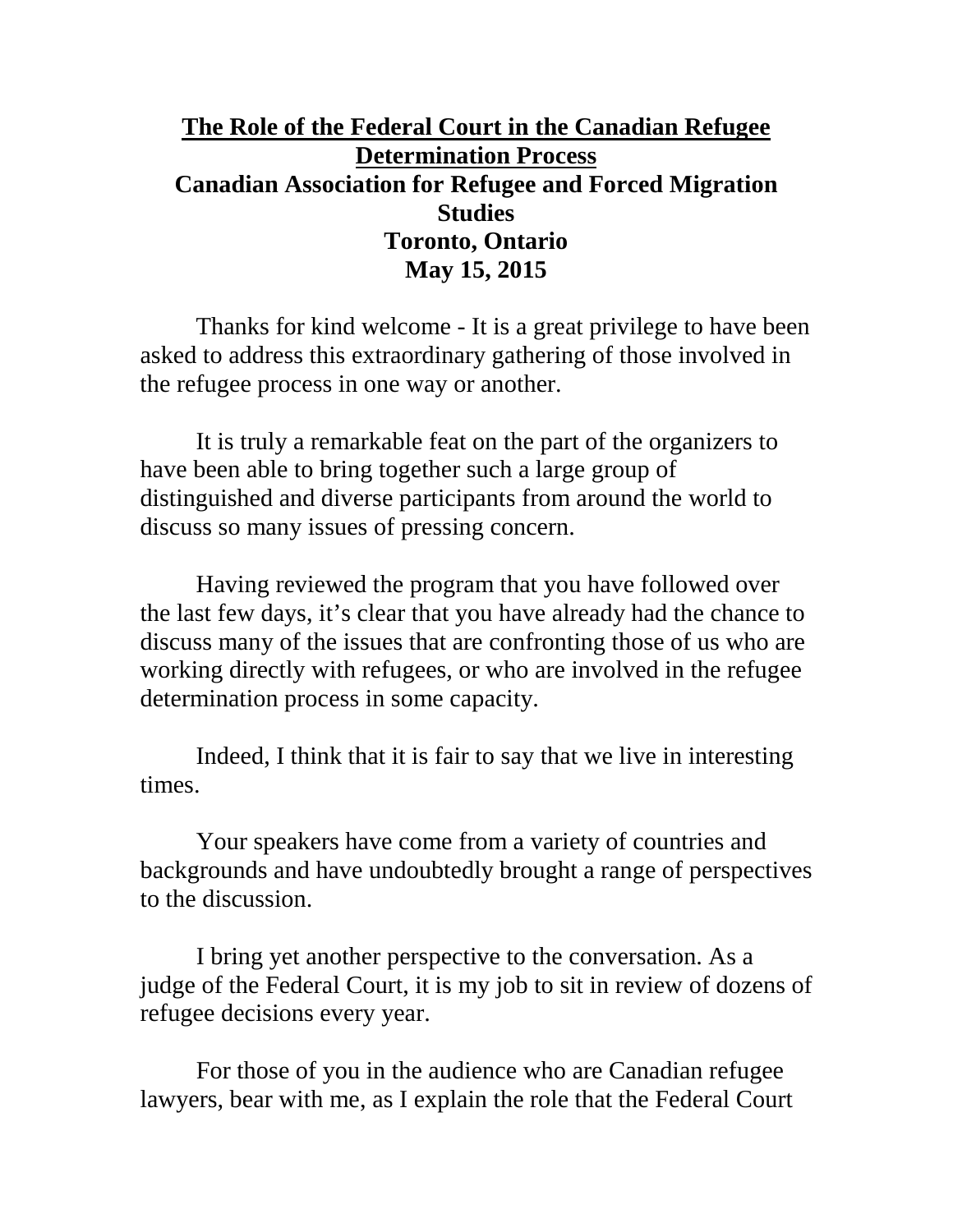plays in the Canadian refugee determination process. While it is something that you already know all about, it may be less familiar to those non-legally trained individuals among us who work with refugees, and to those who are here from outside Canada.

I have heard different statistics quoted as to the percentage of the work of the Federal Court that is taken up by immigration cases, including refugee cases. These range from 40% to 80% of our work.

I suspect that the variation in the numbers depends on whether you measure the percentage by looking at the number of court files opened, the number of hearing days taken up by various types of cases, or some by other measure.

I can tell you that we opened 8,403 immigration files last year, of which 3,655 involved applications to judicially review refugee decisions or decisions in other kinds of risk-based cases such as Pre-Removal Risk Assessments.

Any way you look at it, immigration cases have been - and continue to be - a big and very important part of the work we do at the Federal Court.

As you know, a decision to accord refugee protection to individuals can be made inside or outside Canada.

Insofar as individuals who are physically located outside of Canada are concerned, a permanent resident visa may be issued by a Canadian visa post to a foreign national who satisfies the requirements of the Convention Refugee Abroad Class or the Country of Asylum Class, such that they are outside their country of nationality and habitual residence and they have been and continue to be seriously and personally affected by civil war, armed conflict or massive violation of human rights their country.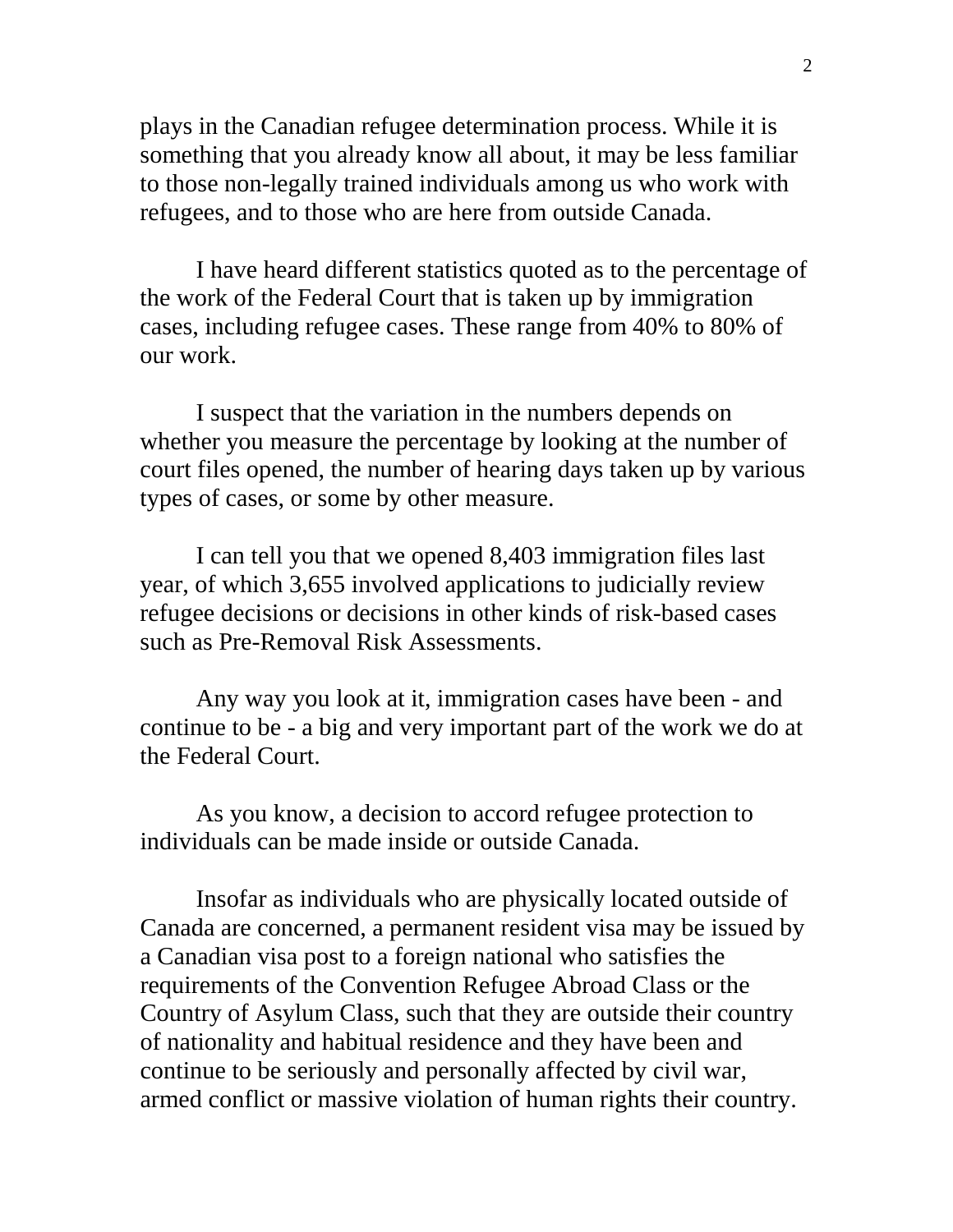If an individual who is outside of Canada has his or her application for protection is turned down, they have the right to seek judicial review of that decision in our Court.

I haven't done a statistical analysis, but my sense is that we don't get many such applications – either because most of the applications for refugee protection that are made from abroad are granted, or perhaps it is because the logistical barriers to bringing an application for judicial review in a Canadian Court are simply insurmountable when:

- you're not legally trained,
- you don't speak either English or French,
- you're flat broke and
- you're living in a refugee camp overseas.

What we see far more frequently are applications to judicially review decisions of the Immigration and Refugee Board – either its Refugee Protection Division or, more recently, decisions of the Refugee Appeal Division.

The vast majority of these applications are brought by unsuccessful refugee claimants, although we do, from time to time, see applications to review positive refugee decisions being brought by the Minister of Citizenship and Immigration.

In the last couple of years, Minister's applications were most frequently brought in relation to claims made by Sri Lankan refugee claimants who came to Canada on board either the *MV Ocean Lady* or the *MV Sun Sea*.

Some of these applications succeeded and others did not, and I will discuss the reasons for this apparent inconsistency in the results later in my talk.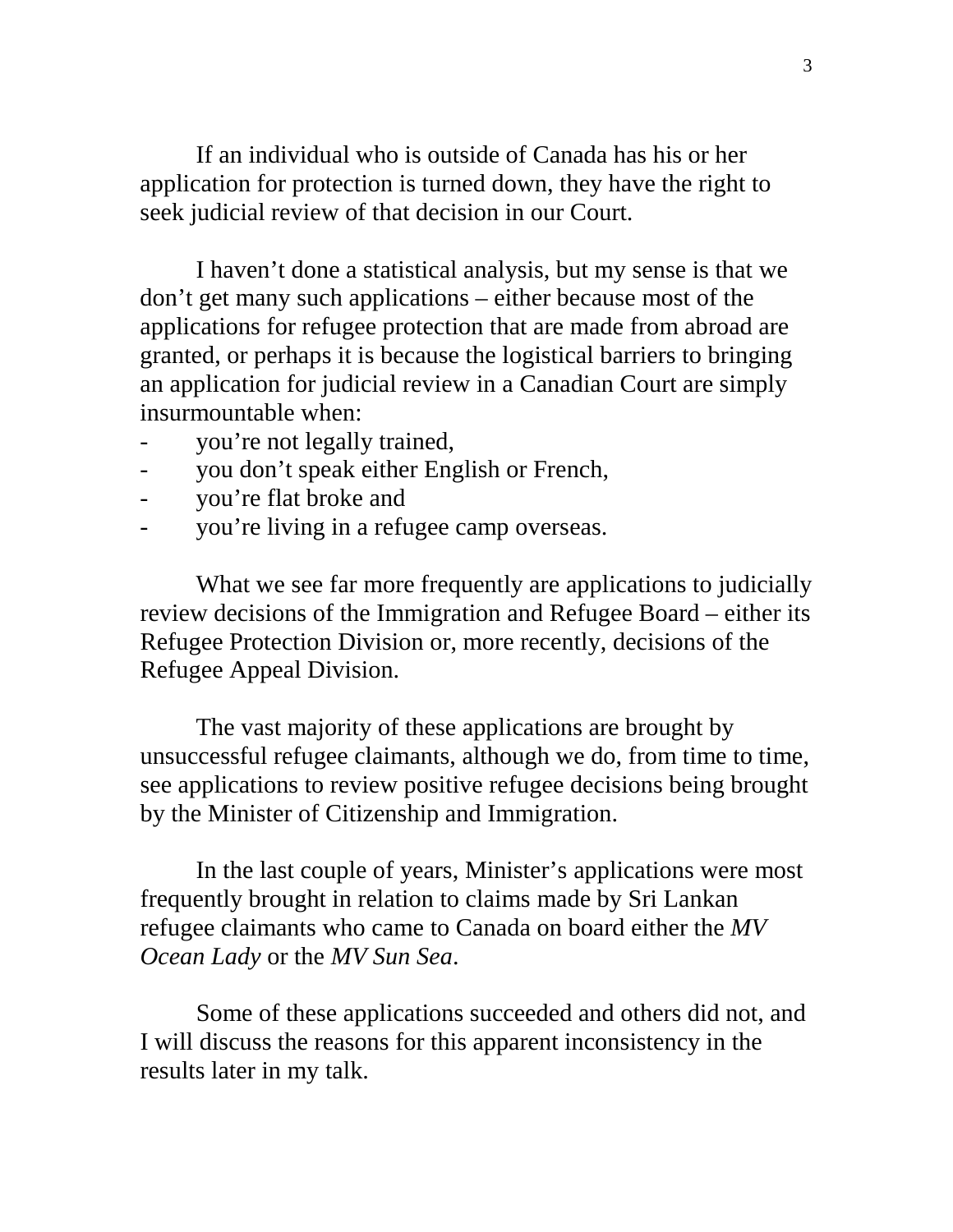But first let me talk about the leave process.

The Leave Process

As you may know, refugee claimants whose claims are rejected by the Immigration and Refugee Board do not have an automatic right to a full hearing in our Court – they must first obtain leave of the Court to have their cases heard.

The test that Federal Court judges are to apply in deciding whether or not leave should be granted is whether the claimant has shown that he or she has a fairly arguable case.

In 2014, our court granted leave in 24.9% of cases involving risk-based claims, whether they be applications for judicial review of refugee decisions or Pre-removal Risk Assessments.

Other kinds of immigration cases had a lower leave-grant rate in the same period. Leave was granted in 18.3% of non-refugee immigration cases in 2014, for an overall immigration leave-grant rate of 21.2%.

It is no secret that there are statistical variances in the leavegrant rates of various Federal Court judges, and that some judges grant leave more often than do others.

We have been working within the Court to try to develop a more consistent approach to leave applications, but the reality is that there is only so much that we can do in this regard. Judges are, and should be, independent, and perfect consistency is simply never going to happen.

What you also need to understand is that these types of variances are not unique to the Federal Court or the refugee sphere.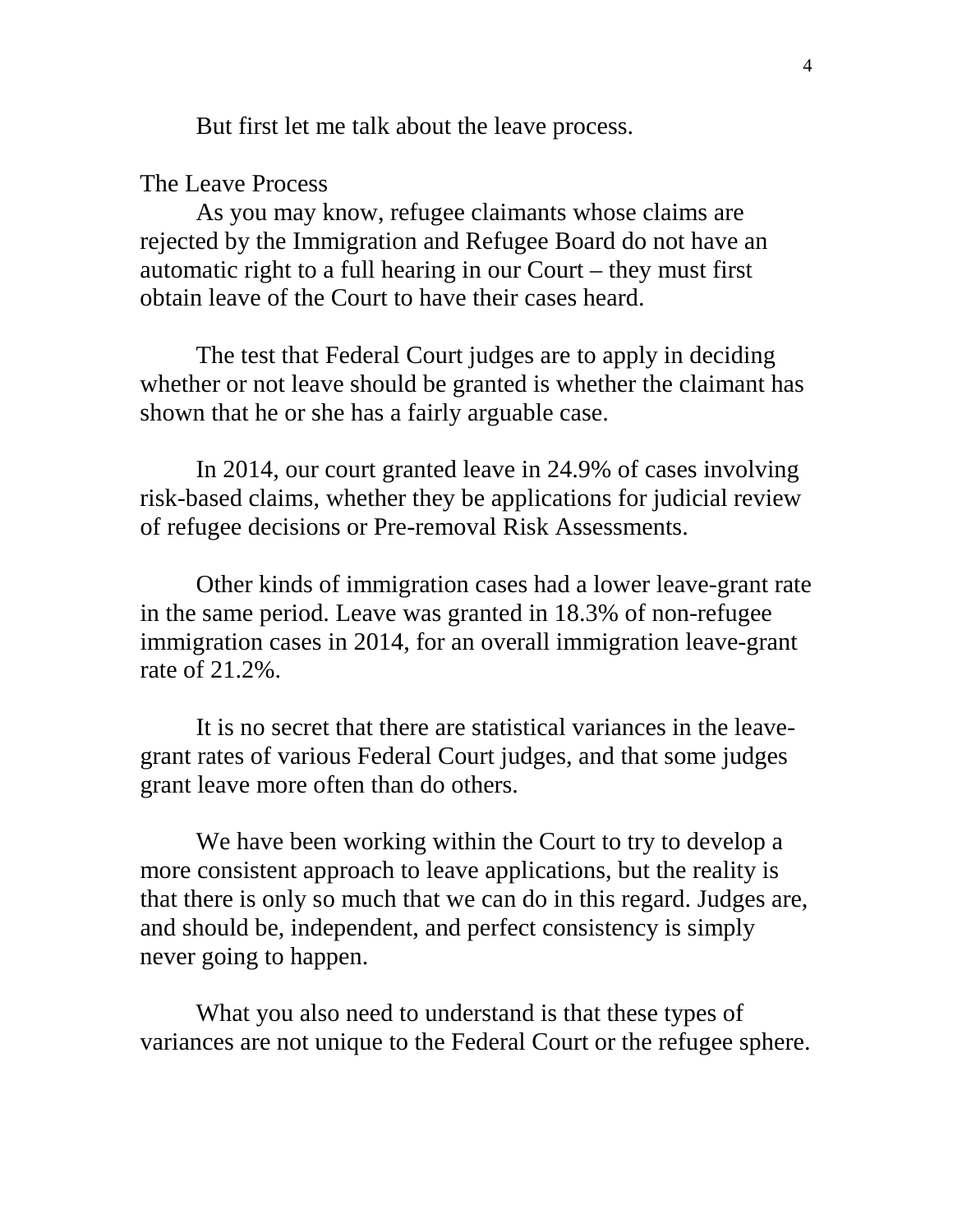Back in the day when the dinosaurs roamed the earth, I practiced some family law in Ottawa.

This was in the era before we had child support guidelines, and it was well known amongst lawyers that some judges were more generous than others when it came to child or spousal support.

I suspect that this is still the case, even with the child support guidelines in place.

Similarly, sentencing principles are have been clearly spelled out in the area of criminal law, and the Supreme Court of Canada and provincial Courts of Appeal have established guidelines with respect to the appropriate sentences for different types of offences.

Even so, there are still going to be some judges who are tougher than others when imposing sentence – some will focus more on general or specific deterrence, and others will give more weight to rehabilitation when deciding on the appropriate sentence for an offender.

While if would be wonderful if we could achieve perfect consistency in the legal process, it is never going to happen.

- There will always be variances.
- Judging is a human endeavour that involves the exercise of discretion; and
- It is an art, not a science.

It may also be helpful for you to understand the context in which leave applications are decided, especially if you are involved in preparing applications for leave in our Court.

Several times each year, a Federal Court judge will be assigned to "immigration duty" for a week at a time. There are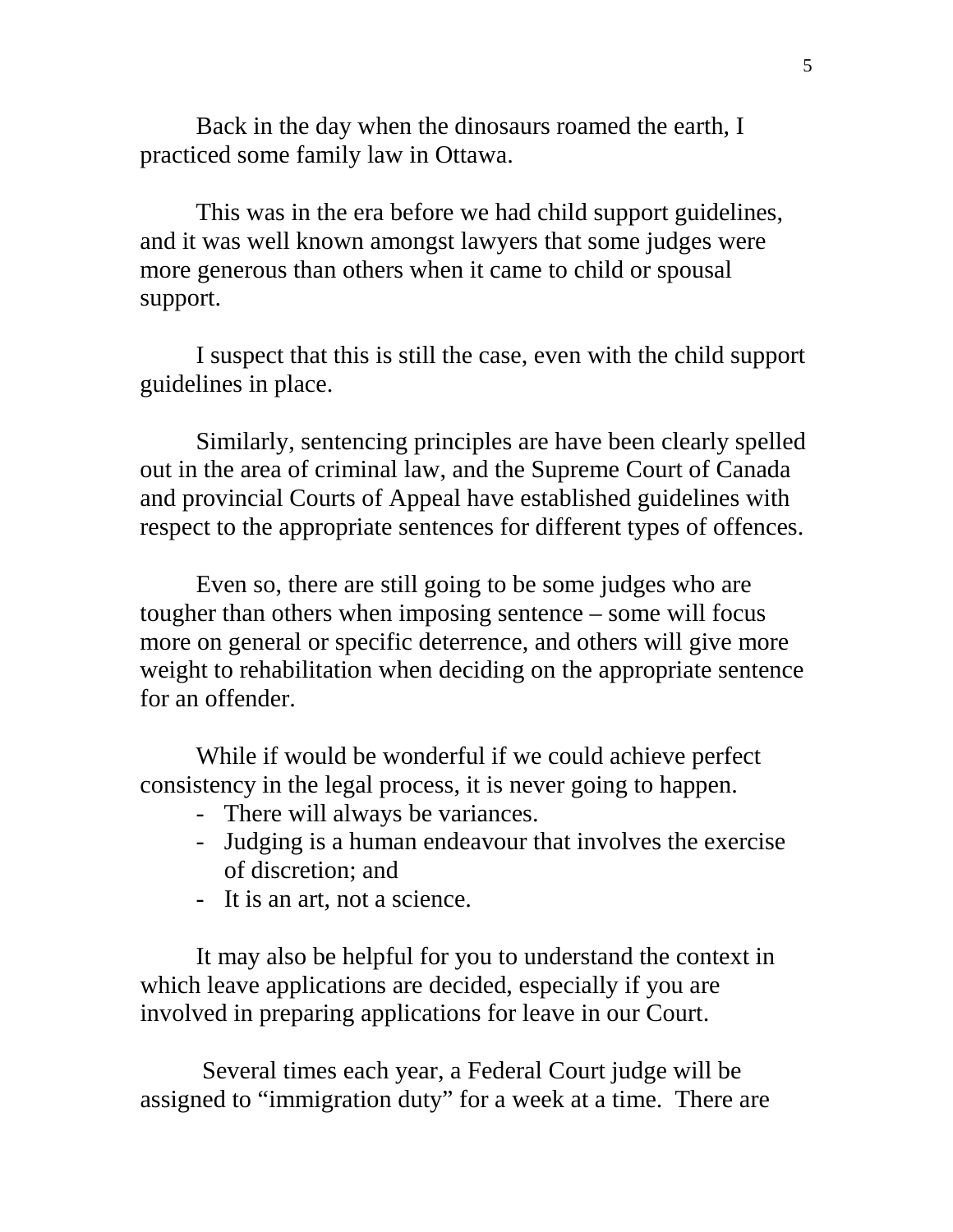usually several judges assigned to immigration duty in any given week – at least two in Ottawa and one in Toronto.

When you are on immigration duty, you are expected to deal with leave applications, urgent stay motions and motions that have been brought in writing in immigration cases.

Being on immigration duty at the Federal Court is known colloquially amongst us as "Doing Boxes", and there is a reason for that. When you are on immigration duty, you are expected to deal with 20 leave applications a day, Monday to Thursday. The files literally arrive in your office by the boxful.

For those of you who are not quick enough with your fingers and toes – that's 80 cases a week that you have to review, consider and decide whether the case will get leave or not.

During that same week, the duty judge will also have to prepare for, hear and decide any number of motions to stay the removal of failed claimants from Canada, and they may also have to dispose of a number of motions in writing, some of which can be quite tricky.

If, like me, you are a judge that has been designated to do National Security work, you may also cases to deal with in that area during your immigration duty weeks.

As you will appreciate, doing 80 leave applications in a week along with everything else that they throw at you requires an incredible amount of reading and concentration on the part of the duty judge. They are long weeks indeed.

And so for those of you who represent refugee claimants in the Federal Court - this is why it is so important that your leave applications be clear, concise and sharply focused.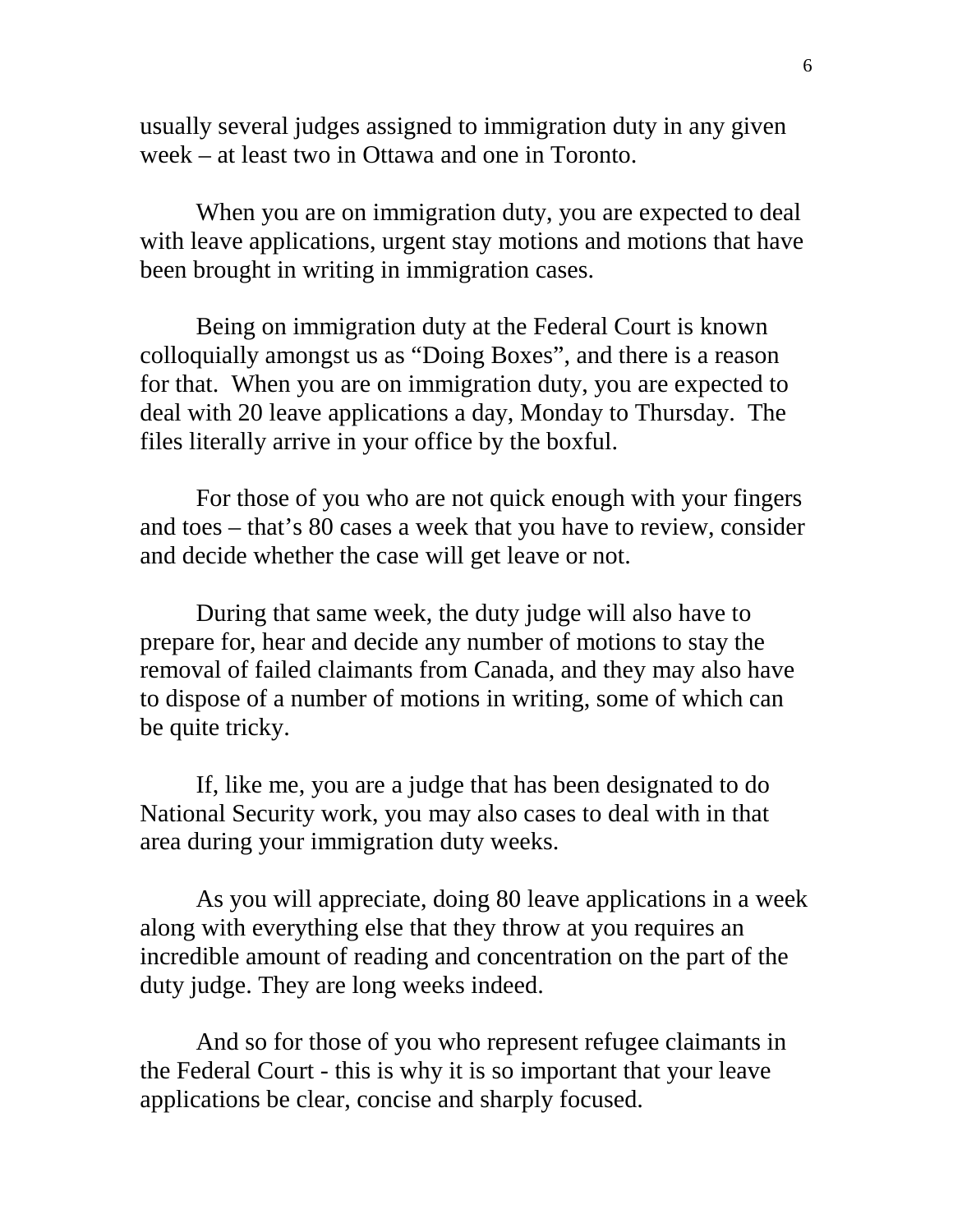Stays

Before I talk about applications for judicial review, I want to spend a few minutes talking about stay motions.

While failed refugee claimants can seek judicial review of the Board's negative decision in the Federal Court, in some cases, the Government of Canada will not have to wait until the application is heard before taking steps to remove the individual from Canada.

In these cases, a claimant facing imminent removal can come to the Federal Court seeking a stay of their removal pending the determination of their application for judicial review.

Federal Court judges are available on a 24/7 basis to hear last minute motions brought by refugee claimants who are seeking to stay their removal from Canada.

You can always reach the Court by phone. The emergency numbers are listed on the Court's web site.

To the lawyers here  $- I$  do want stress the need to bring your stay motion at the very earliest opportunity. All too often we see cases where the refugee claimant has been aware of his or her removal date for several weeks, but waits to bring their motion for a stay until a day or two before the date set for removal.

It is far better to make the motion returnable at a regular motions day, on proper notice to the Crown, so that the motion can be dealt with in an orderly manner.

Bringing a stay motion at the last minute is also very unfair to the Crown, who won't have a reasonable opportunity to prepare a response.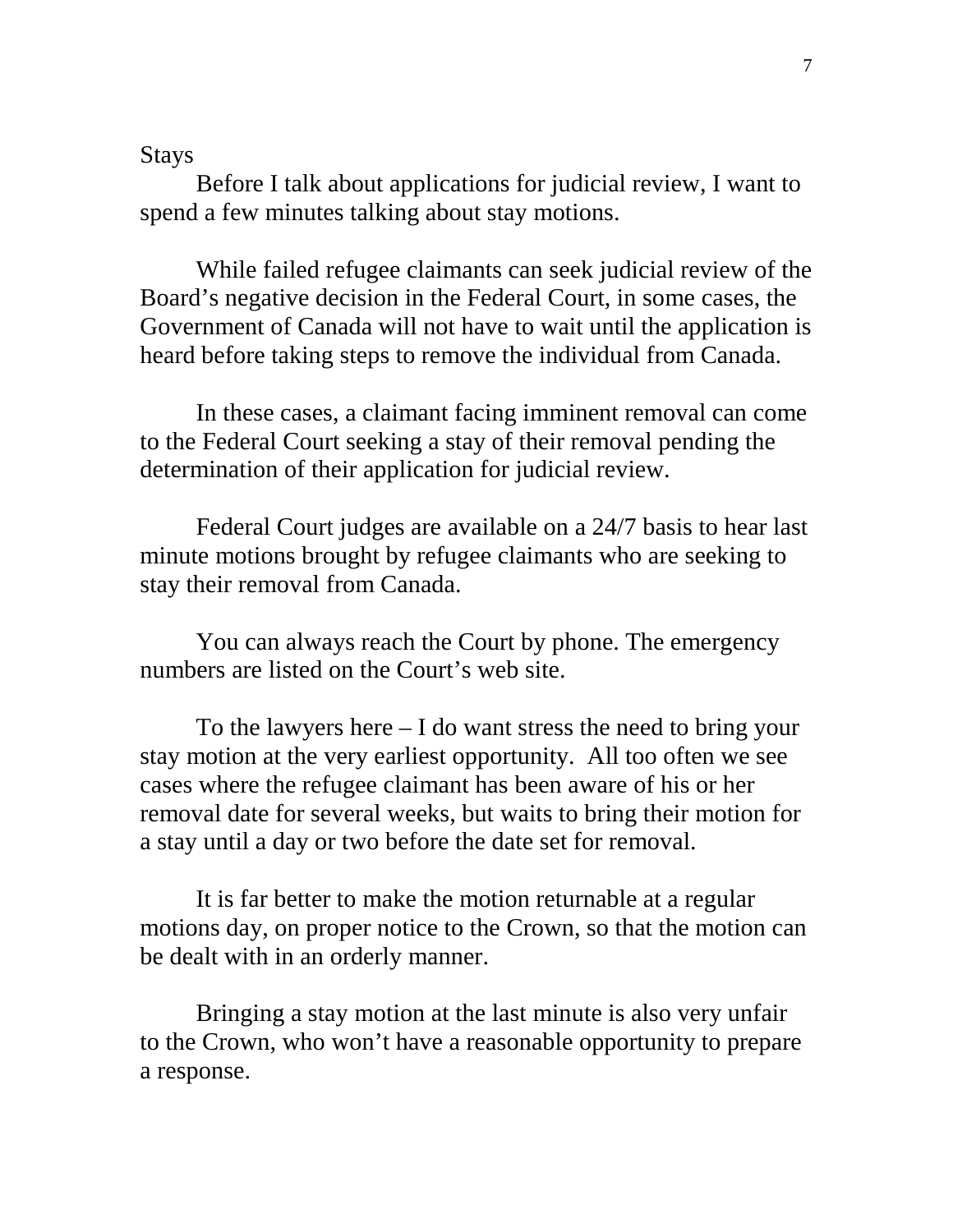It is also risky, as there are some judges who will simply refuse to hear a last-minute motion, particularly where the motion materials do not, on their face, raise an arguable case for a stay, and no reason is offered as to why the motion is being brought at the last minute.

So bring your motion early, and if for some reason you cannot do that, be sure to explain why you are coming to Court at the last minute in your motion materials.

That said, if your motion materials reveal a fairly arguable case, and you have a reasonable explanation for bringing the motion at the last minute, you will be heard.

Stay motions are challenging for everyone involved. As I already noted, they are often brought at the eleventh hour. This may be because the individual is only told about the date of their removal at the last minute, or it may be because the claimant didn't retain a lawyer until shortly before they were scheduled to be removed.

Whatever the reason  $-$  a stay motion is often a bit of a scramble for all concerned.

Because the motions can originate in any part of the country, we frequently conduct the hearing by teleconference.

Unlike applications for judicial review, where we are reviewing decisions that have already been made by someone else against a specified standard of review, stays are the one area of immigration law where we, as Federal Court judges, actually make a decision that has immediate consequences for the individual concerned.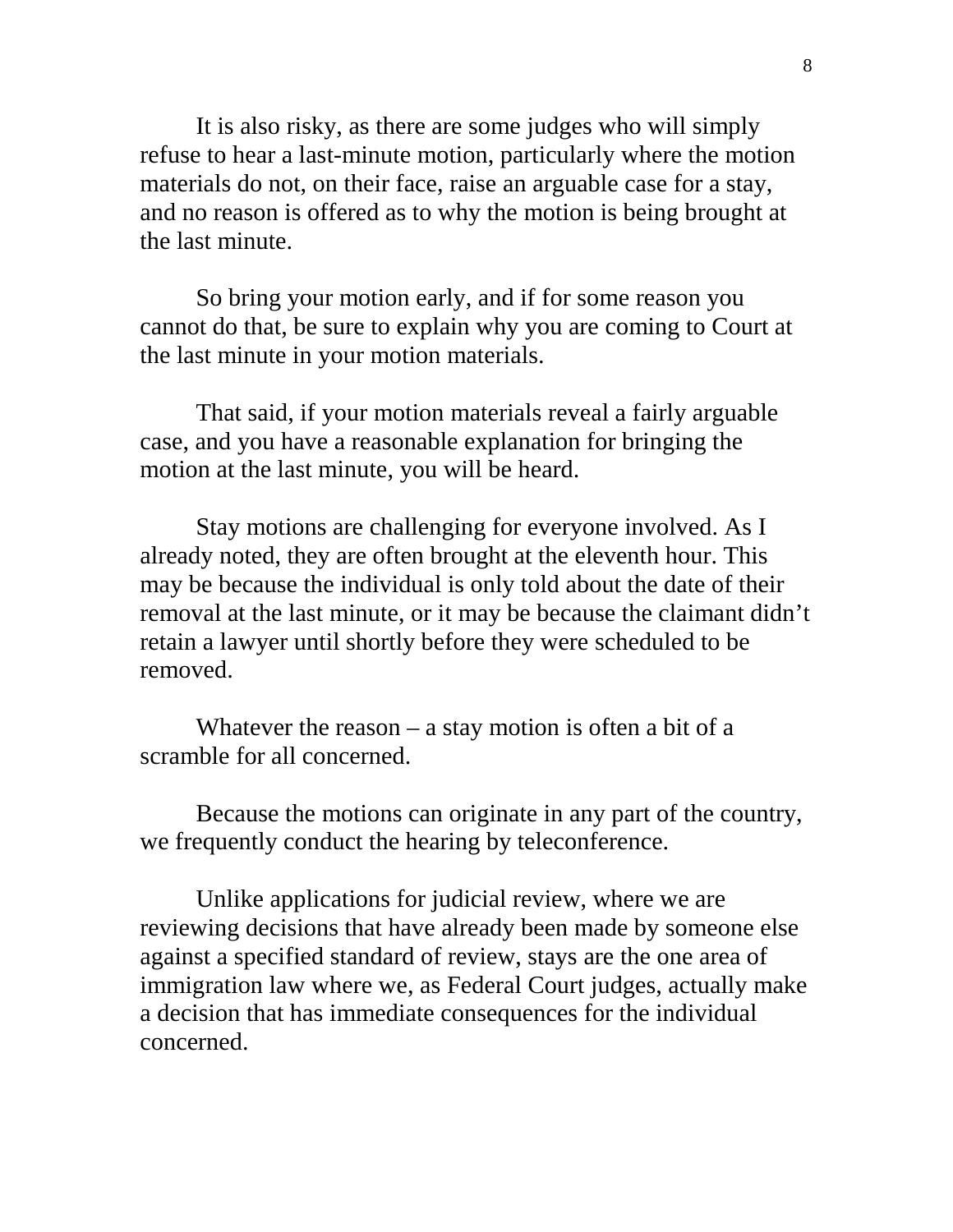Based on what we decide to do on the motion, the claimant will either get to stay in Canada until their application for judicial review is heard, or they will have to get on a plane in a just few hours or days and go home.

I personally find stay motions to be some of the most difficult work that I have do as a Federal Court judge.

Whatever the merits of the individual case may be, I am always acutely aware of the fact that, with a stroke of my pen, I could be tearing somebody's life apart.

While the person in front of me may not have been able to meet the refugee definition, I am always well aware of the fact that their future is going to be very different - and probably much harder – if I deny a stay of removal.

That said, there is a three-part legal test that I have to apply in deciding whether or not a stay of removal should be granted, and I cannot just let failed a refugee claimant stay in Canada just because I think that he or she is a good person who wants to make a better life for themselves and their children here in Canada.

If I do that, the system will simply break down.

Knowing this doesn't make it any easier, though, and it is often the decisions that I have had to make in stay cases that stay with me the longest after the hearing is over.

I may have been completely satisfied that an applicant has not satisfied the legal test that would entitle them to a stay of their removal and that the stay had to be denied, but I do often wonder what happens to some of the people that I see after they return home, and there are some cases that haunt me still.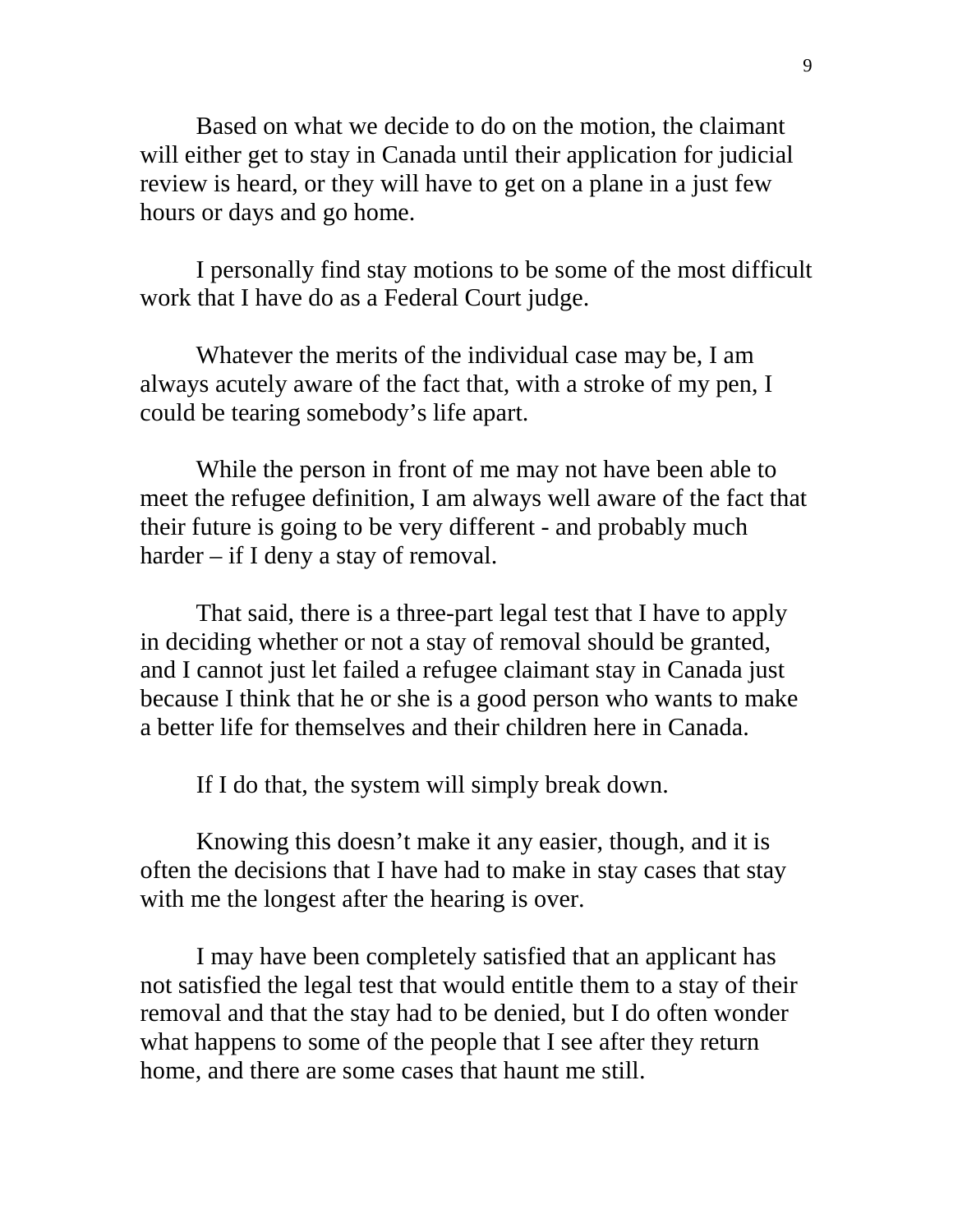While I know that it must be that much harder for those of you who work with refugee claimants on a daily basis, and who develop personal relationships with individual claimants, let me assure you that we judges are not immune to the consequences that our decisions have for people's lives, and it is frankly not easy being a Federal Court judge.

I'm going to turn now and spend a few minutes talking about the role of the Federal Court in the judicial review process.

## Judicial Review Applications

Once a Federal Court judge decides that an application discloses a fairly arguable case, and the case gets leave, a date is then set for the hearing.

Two hours are usually allocated for the hearing of an application for judicial review of an immigration decision, although additional time can be set aside for the hearing in an exceptional case.

On the weeks that judges are scheduled to hear immigration applications, we typically hear seven cases in a week. These could involve anything from a spousal sponsorship that was denied on the basis that the marriage in question was found not to be genuine, to a failed application for a study visa, to a negative refugee decision.

An application for judicial review of an immigration decision such as a refugee decision is a paper exercise: we do not see the claimant or receive testimony. That is the job of the Refugee Protection Division of the Immigration and Refugee Board – the expert decision-maker that Parliament has entrusted with the job of making refugee determinations.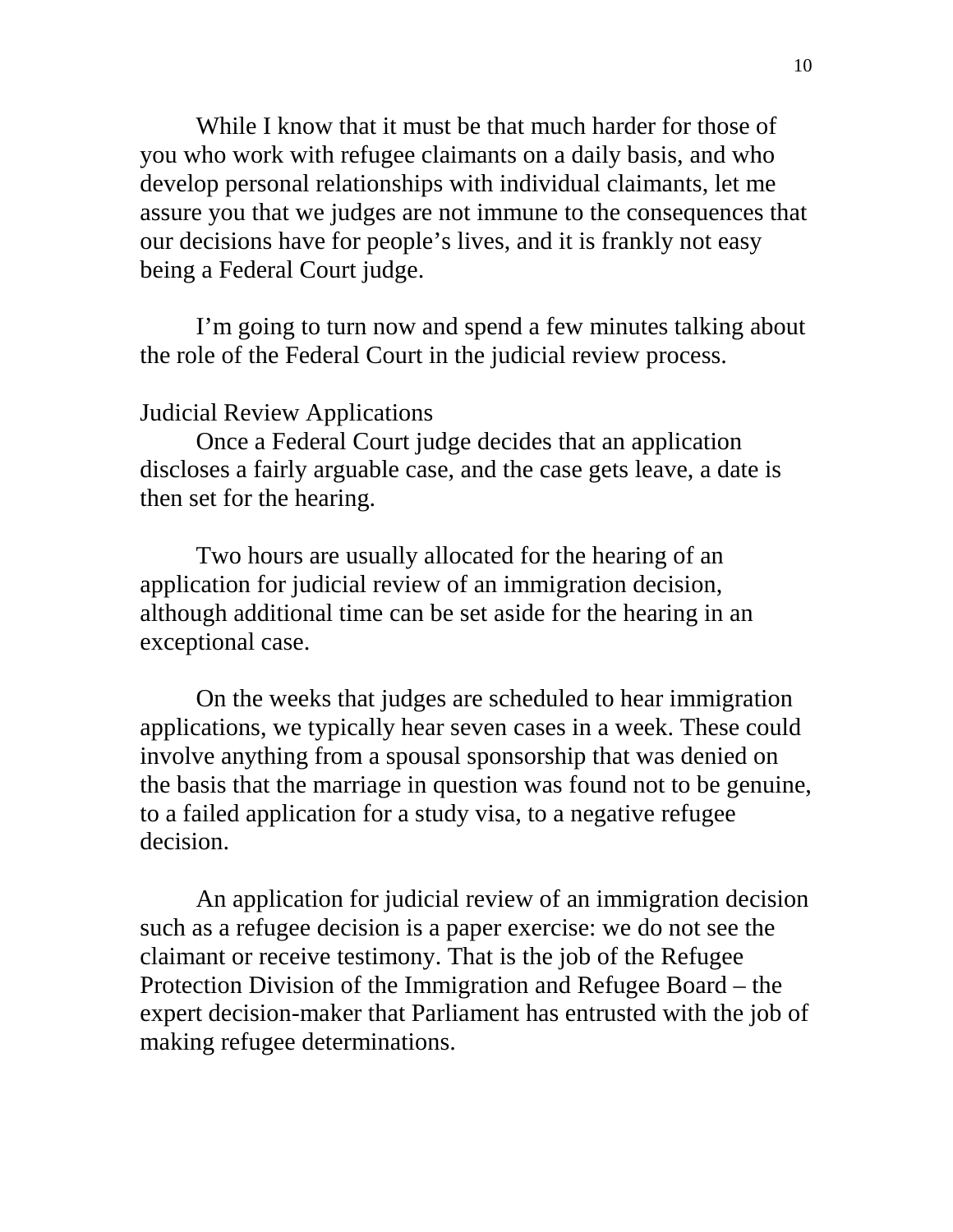Our job on the Federal Court is instead to conduct a review of the process that was followed by the Refugee Protection Division or the Refugee Appeal Division of the Immigration and Refugee Board in order to ensure that the process that was followed by the Board was fair, and that the decision that was reached by the Board was reasonable, in light of the evidence that was before it.

An application for judicial review of an immigration decision is not an appeal. Federal Court judges do not get to take a second look at the RPD or RAD's decision and decide whether or not we agree with it.

The role of Federal Court judges is more restricted: unless the fairness of the hearing process is in issue, we generally have to look at the decision in the context of the evidentiary record that was before the RPD or RAD and decide – not whether we would have come to the same decision as did the Board - but whether the Board's decision was reasonable.

Reasonableness is a deferential standard, which means that we have to show respect for the decisions made by the RPD or RAD.

This deferential standard limits the extent to which we can intervene in refugee cases.

Judges are always going to be reluctant to intervene if the reason that the claim was refused was because the Board just didn't believe the story that was told by a refugee claimant. This is because the Board was in a position to observe the claimant telling his or her story, whereas all we have at the Federal Court level is a paper transcript of the claimant's testimony.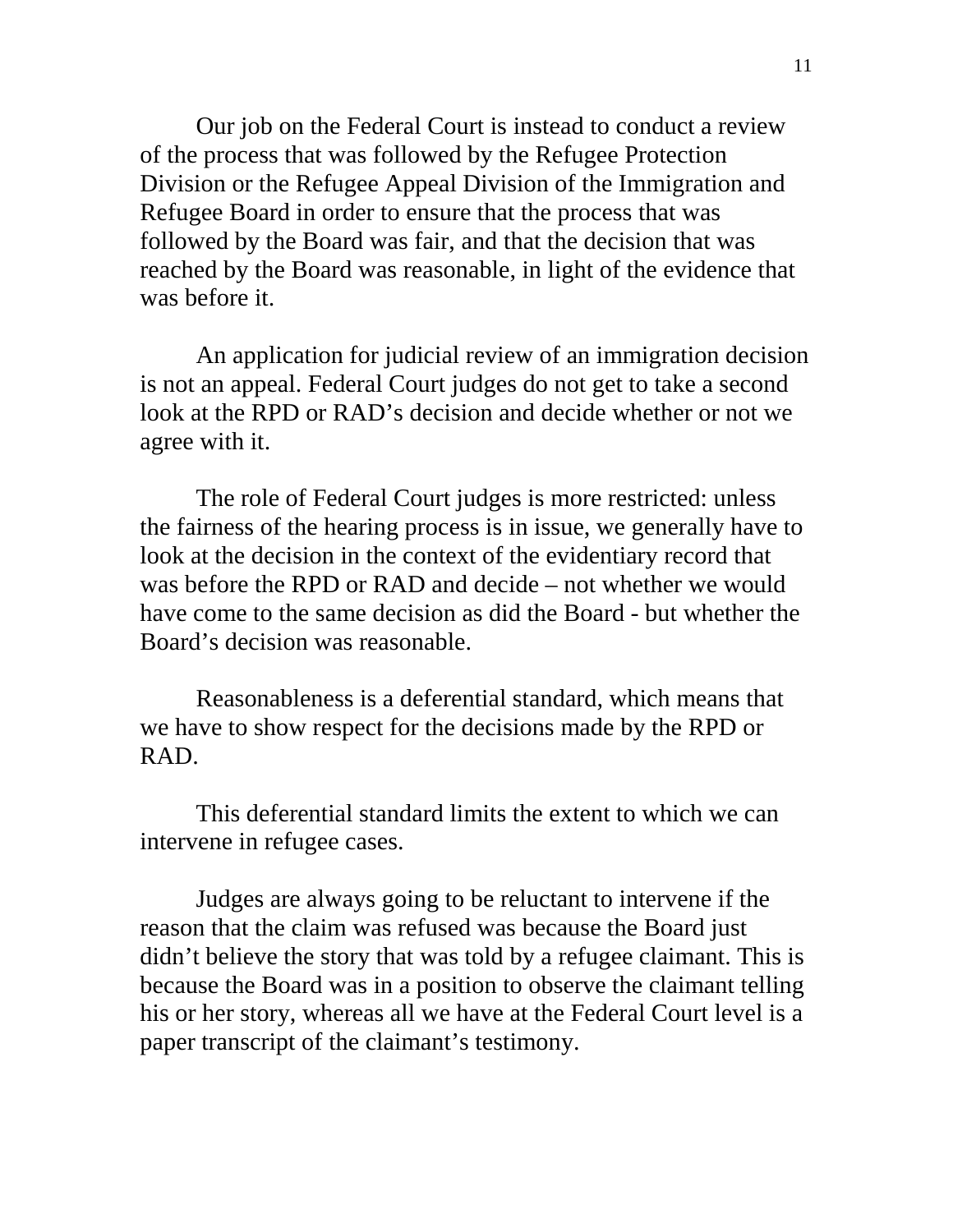As a result, the Board is in a better position than we are to decide whether or not someone is telling the truth.

That said, if the Board mis-stated the claimant's testimony on a key fact or failed to consider the explanation offered by the claimant for an apparent contradiction in their evidence on an important matter, the Court can and will intervene.

Our Court cannot intervene simply because we might have weighed the evidence differently than did the Board. This is a limitation that can lead to some apparent anomalies in the process.

I remember talking to a very senior member of the Immigration and Refugee Board a few years ago, and he expressed some real frustration with what he saw as the failure of our Court to provide guidance with respect to certain issues that were regularly confronting the Board.

The example that he gave related to claims from the Caribbean islands of St. Vincent and the Grenadines. We did – and still do - see a lot of refugee claims filed by women from St. Vincent, whose claims are frequently based on domestic violence.

Some of these claims succeeded before the Board, but others did not.

Unsuccessful claimants would then bring their applications for judicial review to our Court. Some of these applications would be granted on the basis that the Board erred in its assessment of the adequacy of the state protection that was available for victims of domestic violence in St. Vincent.

At the same time, other applications would be refused on the basis that the Board's conclusion that the victim could receive adequate state protection in St. Vincent was reasonable.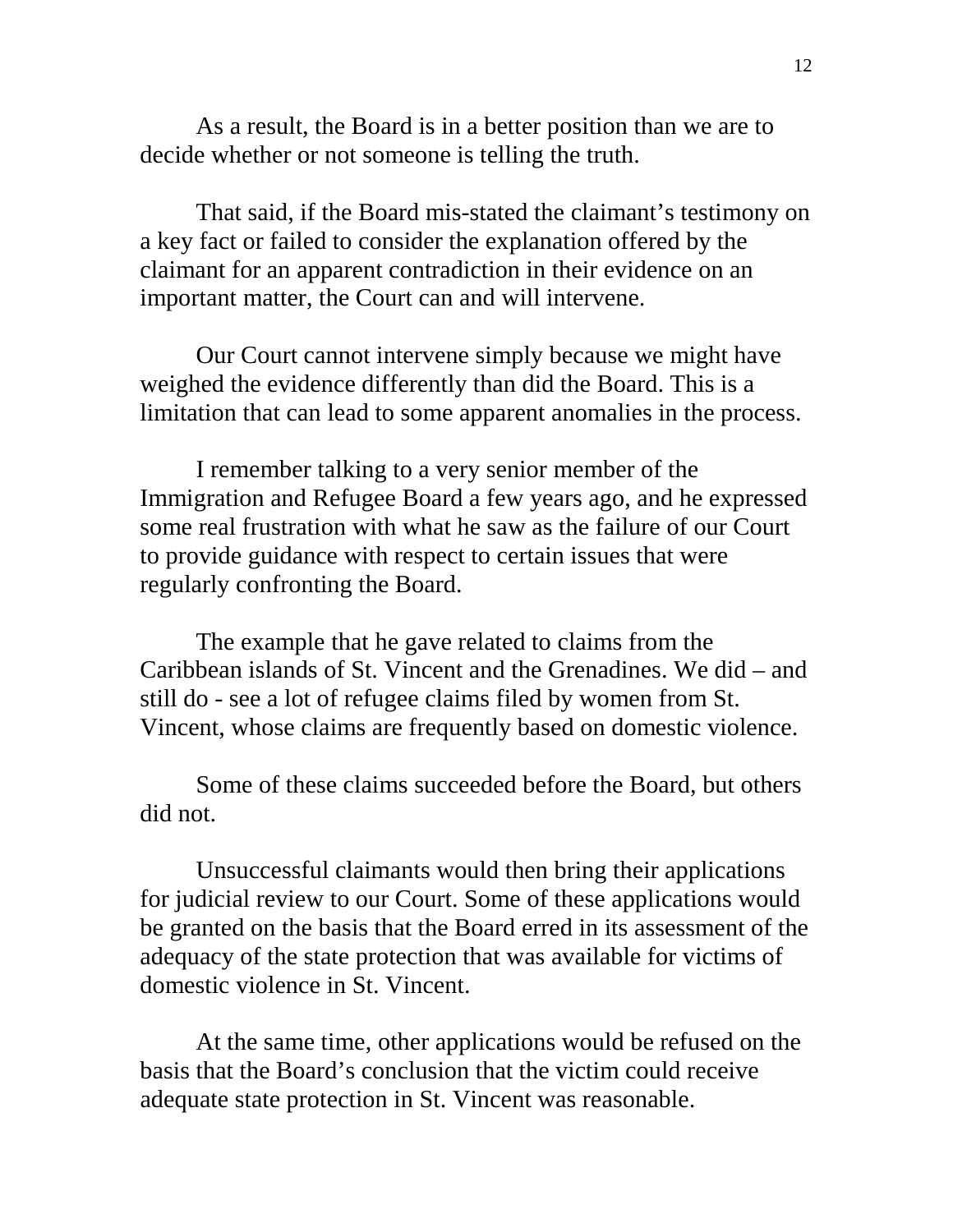"Why can't you just tell us" - the Board member asked me – is there adequate state protection for victims of domestic violence in St. Vincent or not?"

Well – first of all – as you well know - the availability of state protection for a refugee claimant will depend on the profile of the individual claimant. The wife of the Chief of Police will be in a very different position when trying to access the assistance of the police that an ordinary citizen will be when she seeks police protection from her abusive domestic partner.

But more fundamentally - the question revealed a lack of understanding of the role played by the Federal Court in the judicial review process.

As Federal Court judges, we do not get to make blanket pronouncements such as "adequate state protection is not available for victims of domestic violence in St. Lucia".

Rather, our task is to look at the facts of the specific case that was before the Board and decide whether the Board's assessment of the adequacy of the state protection available to

- an individual claimant
- with a particular profile
- at a specific time
- based upon the evidence that was in the record
- was reasonable.

It is this limitation on our role that explains what may, at first blush, appear to inconsistent results in cases involving similar facts.

To illustrate what I am saying, let me go back to the example of the *Ocean Lady* and *Sun Sea* cases that I mentioned earlier. In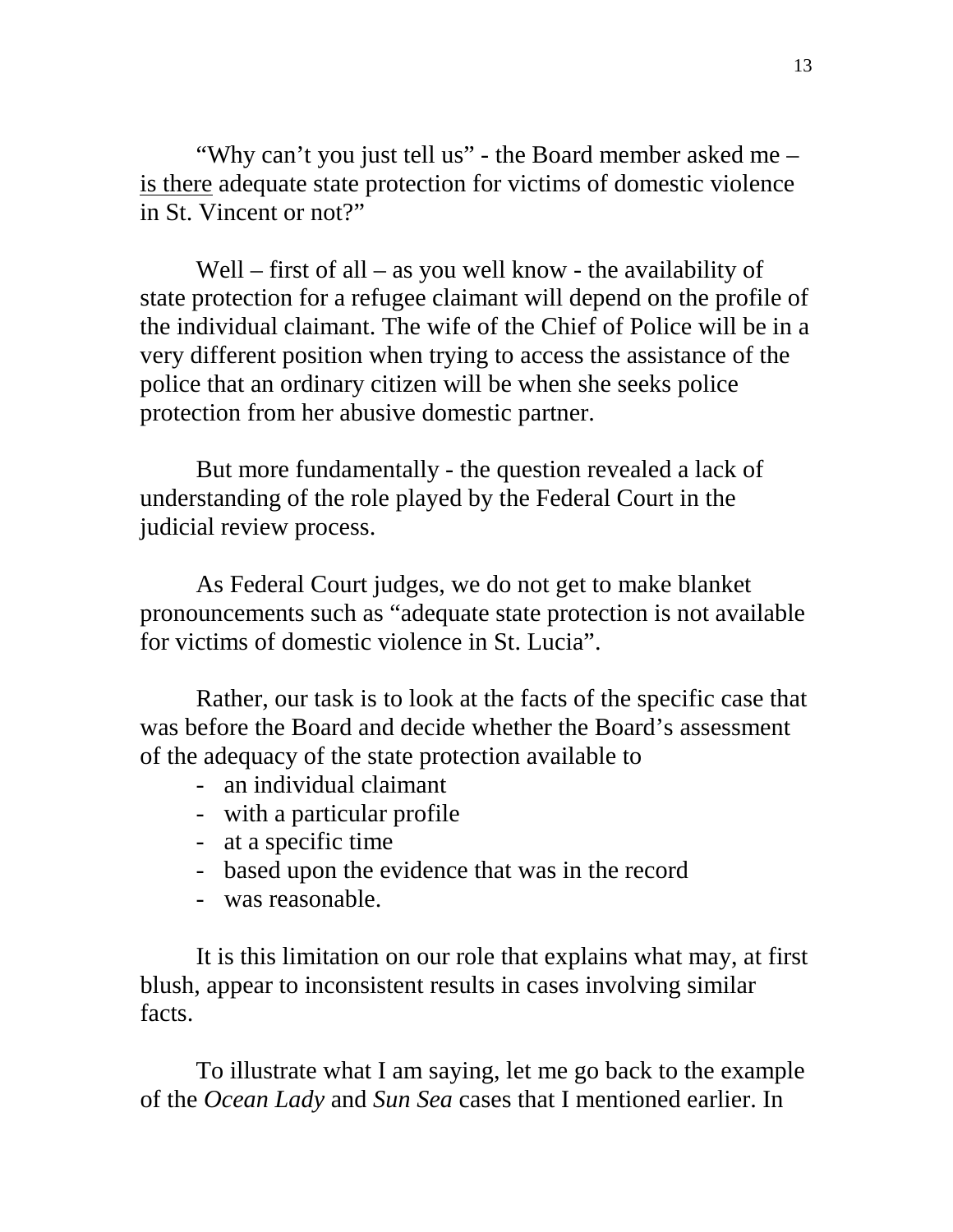most of these cases, the question arose as to whether the claimants had a valid *sur place* refugee claim.

That is, the argument was that even if the refugee claimant was not at risk at the time that he or she left Sri Lanka, because of the publicity surrounding the arrival of the two ships in Canada, they would now be perceived by the Sri Lankan authorities as having ties to the Tamil Tigers, and would thus now be at risk if they were to return home.

This argument succeeded before some Board members and failed before others. Some applications for judicial review brought by failed claimants succeeded on the *sur place* issue, and others did not. Similarly, some applications for judicial review brought by the Minister from positive Board decisions succeeded, and others did not.

"What's going on?" you might ask. Is it truly "the luck of the draw" whether a refugee claimant gets protection or not?

Not at all.

As you well know, country condition information is rarely uniform, and there will often be evidence before the Board that will lead to one result, and other evidence that might lead to a different result. It is the Board's job to weigh that competing evidence in the context of the individual case, and to come to a conclusion as to the well-foundedness of the claim.

As a result, a Board member could carefully consider the conflicting evidence that is out there relating to *sur place* claims for *Ocean Lady* and *Sun Sea* claims and explain why the member had concluded that claimant "x" would likely be perceived by the Sri Lankan authorities as having ties to the LTTE.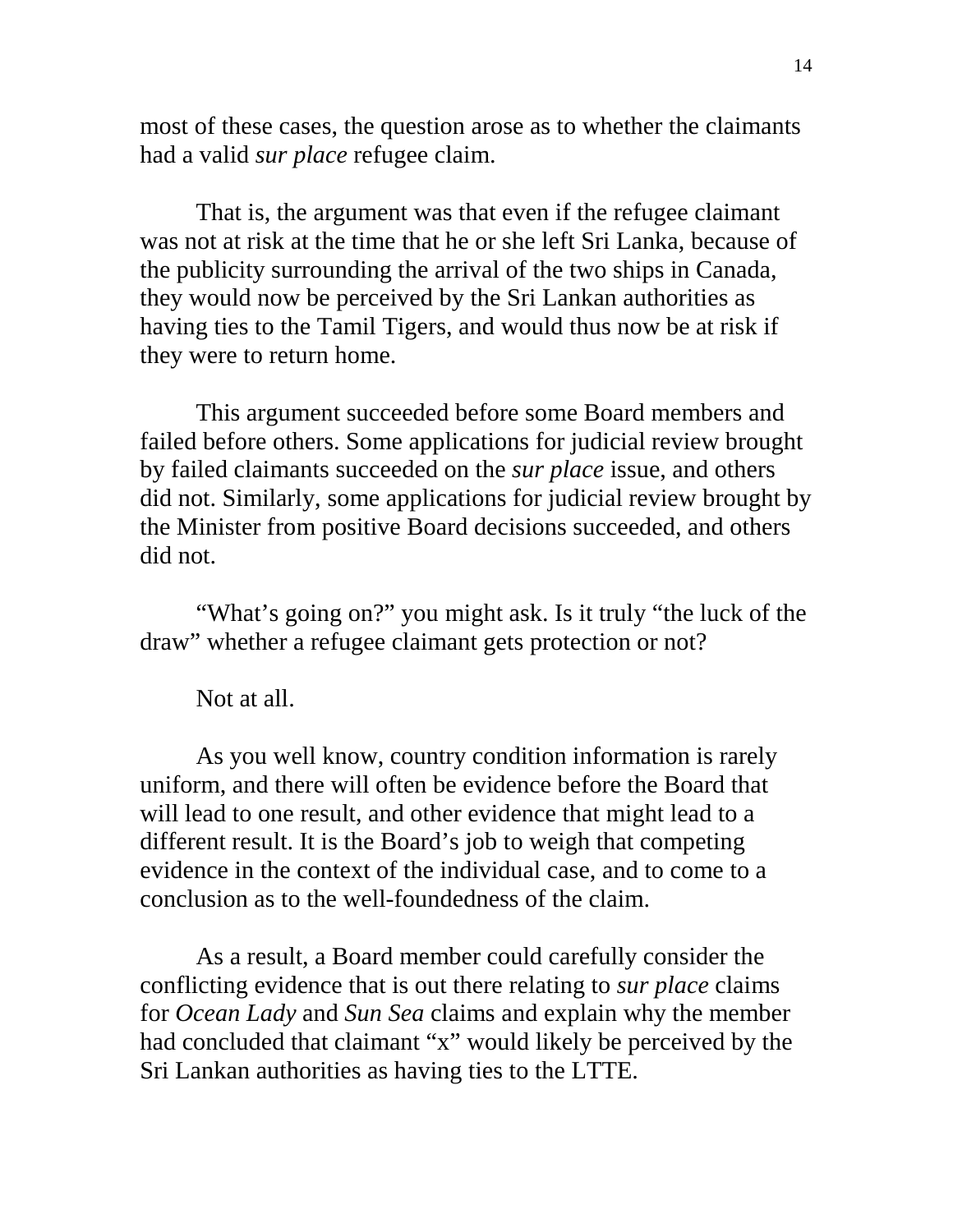If the explanation provided by the member is logical and coherent and accords with the evidence, that positive decision would likely be found to be reasonable and would thus be upheld on judicial review.

However, a different Board member could then look at the same evidence, weigh it differently and provide an equally compelling analysis as to why that member was not persuaded that claimant "y" would be perceived by the Sri Lankan authorities as having ties to the LTTE.

Once again, if the analysis is logical and coherent and had evidence to support it, that negative decision would also likely be found to be reasonable on judicial review.

So the deference that the Federal Court has to pay to decisions of the Refugee Protection Division or the Refugee Appeal Division means that reasonable decisions must be upheld, even if they lead to different results in similar cases.

That said – both the Refugee Protection Division and the Refugee Appeal Division are required to apply the law correctly.

Very specific legal tests have been established in the case law for determining whether, for example, there is a viable internal flight alternative for a refugee claimant in his or her country of origin or whether the state protection that is available to a claimant in their country is indeed adequate.

Our Court will not hesitate to intervene where the Board has applied the wrong legal test in assessing a refugee claim.

We can also intervene if the process that was followed by the Board was unfair in some respect.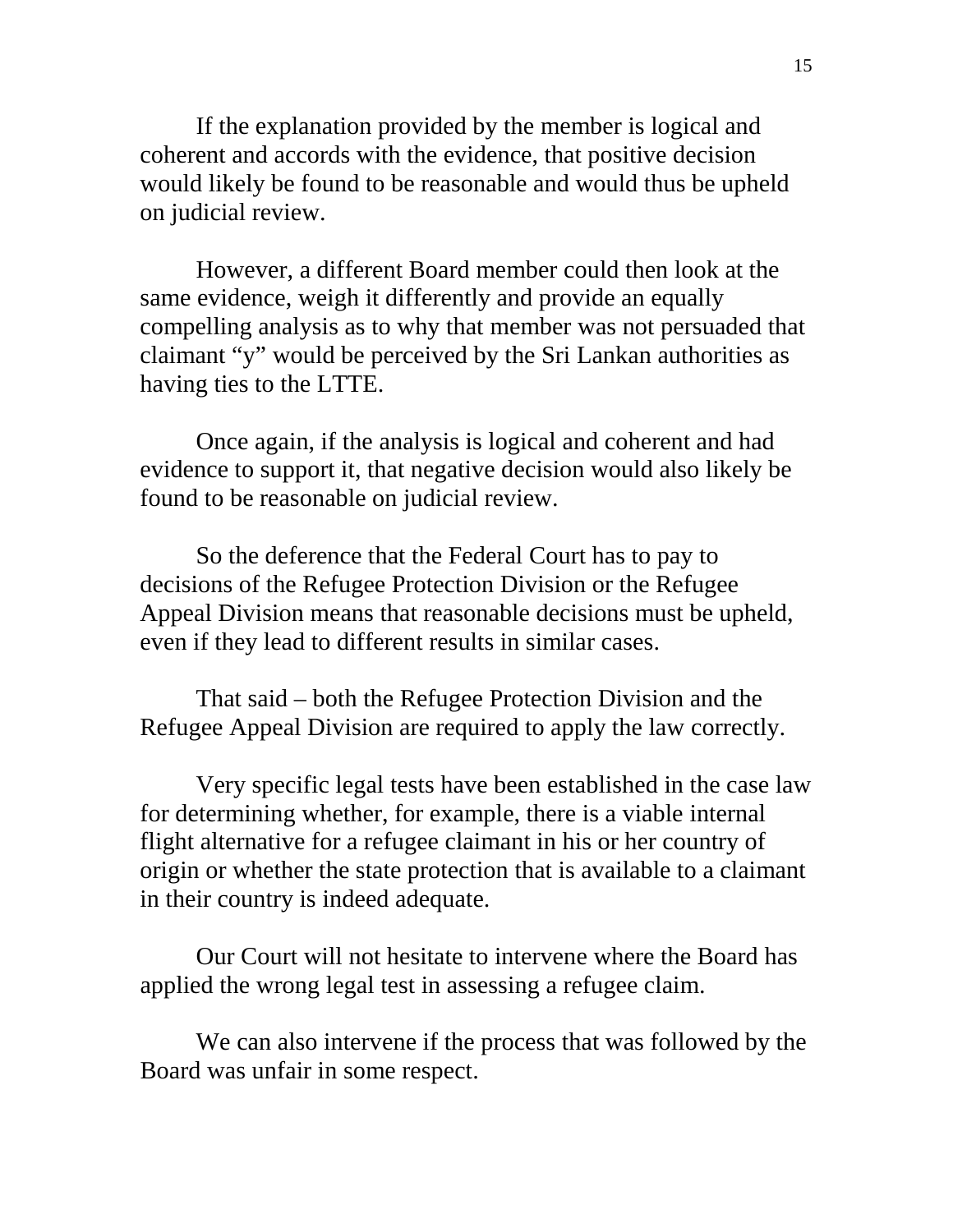Examples of procedural unfairness can include inadequate interpretation at the hearing such that a claimant cannot properly make his or her case. Another example of procedural unfairness would be reliance by the Board on evidence or specialized knowledge that has not been disclosed to the claimant, the effect of which would be to deny the claimant a fair chance to challenge the information that is weighing against them.

As I said earlier, the Immigration and Refugee Board is the expert decision-making body that Parliament has entrusted with the job of making refugee determinations. The Federal Court is not an expert in refugee determination, but exercises supervisory jurisdiction over the Board to ensure that it gets its job right.

As a consequence, if we decide that a refugee claimant has been treated unfairly by the Board, or that the Board has erred in its assessment of the evidence that was before it, we do not get to substitute our judgment for that of the Board and we cannot grant refugee protection to the claimant. Instead, we have to send the case back to the Board for a fresh hearing.

We can, however, and do sometimes provide directions to the Board governing the re-hearing process, where it is appropriate to do so.

Now - what I have been talking about to this point are challenges that are brought by claimants (or the Minister) to specific decisions made with respect to individual refugee claims.

That is what we usually do at the Federal Court – review individual immigration and refugee decisions.

There is, however, another type of case that we see from time to time in the Federal Court that I want to discuss. These are the systemic challenges that involve questions that apply across a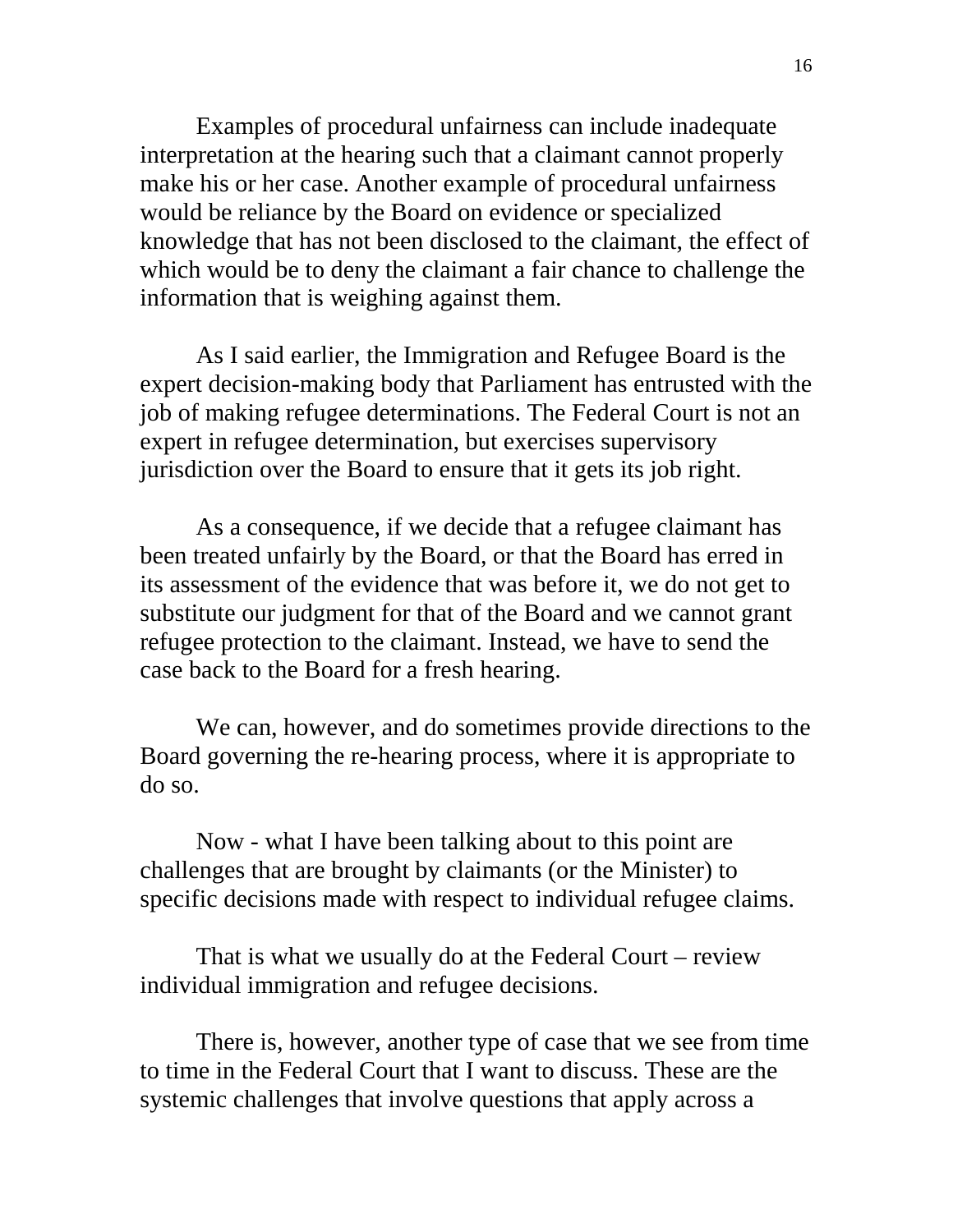range of cases, including challenges to the legislative scheme itself.

#### Systemic Challenges

Let me be clear: Judges in Canada do not get to make laws, nor do they set policy. That is the job of the executive and legislative branches of the Canadian government.

Judges do, however, have both the jurisdiction and the responsibility to ensure that governments act within the law, and that the laws that they pass or the policies that they enact conform to the *Canadian Charter of Rights and Freedoms*.

And every time that the immigration and refugee system gets changed, new legal questions arise that have broad implications for those involved in the system.

 I was appointed to the Federal Court in 2003 - shortly after the enactment of the *Immigration and Refugee Protection Act*, and in the years immediately following my appointment, the Court was faced with a number of novel legal questions, as new provisions of Canada's immigration law were tested and interpreted.

Some of these cases ultimately ended up in the Supreme Court of Canada, and in one of these cases - a case called *Medovarski -* the Supreme Court observed that Governments are entitled to assign or re-define priorities when it is enacting immigration legislation.

And with the enactment of *IRPA* – which, of course, happened not long after the 2001 attacks on New York and Washington – the Government of Canada had clearly intended to recalibrate the balance that was to be struck between competing objectives of Canada's immigration legislation, including the protection of refugees and Canada's national security.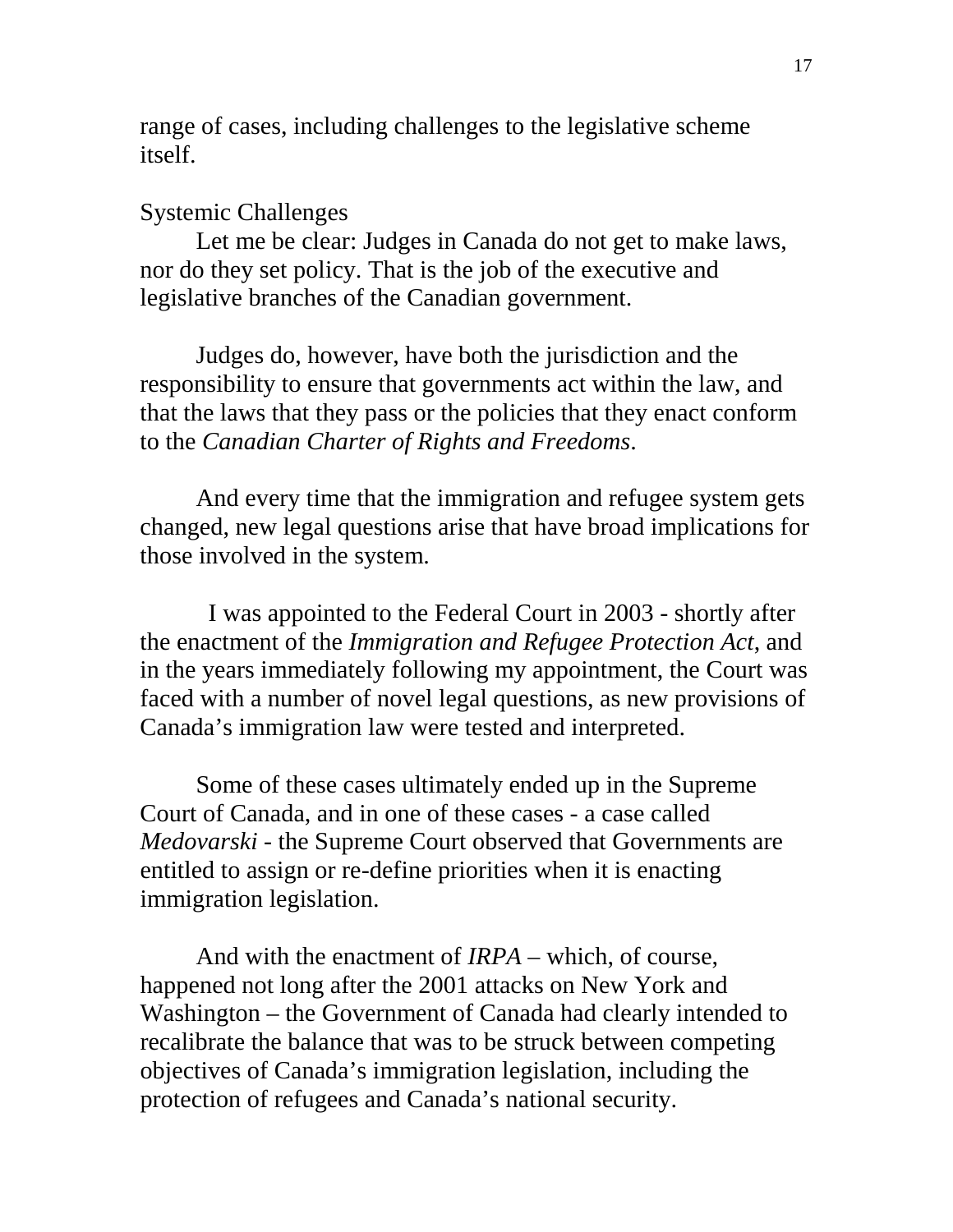And as you are all well aware, there has been a further recalibration of Government priorities over last couple of years. This is reflected in the extensive changes that have been made to the immigration and refugee process, with their increasing focus on efficiency and national security.

This has led to numerous challenges being brought to different aspects of the new regime. What I want to do now is just touch briefly on a few of these cases, to illustrate how these challenges to government action can play themselves out in the Federal Court.

## *Ishaq*

The first case that I want to talk about is called *Ishaq.*

As I said earlier, it is not the role of the Federal Court to decide whether a government policy is a good one or a bad one, or whether a better policy could be created. We may, however, have to decide whether a policy conforms to the law under which it was enacted.

The *Ishaq* case is an example of a situation where a government policy that was found not to accord with the law.

*Ishaq* is the case that has been known in the media as the "Niqab case". It involved a challenge to the government policy that required female candidates for Canadian citizenship to unveil before they could take their citizenship oath.

Ms. Ishaq challenged the policy on constitutional grounds, arguing that it interfered with her constitutionally-protected freedom of religion. The judge did not, however, need to go to the constitutional arguments.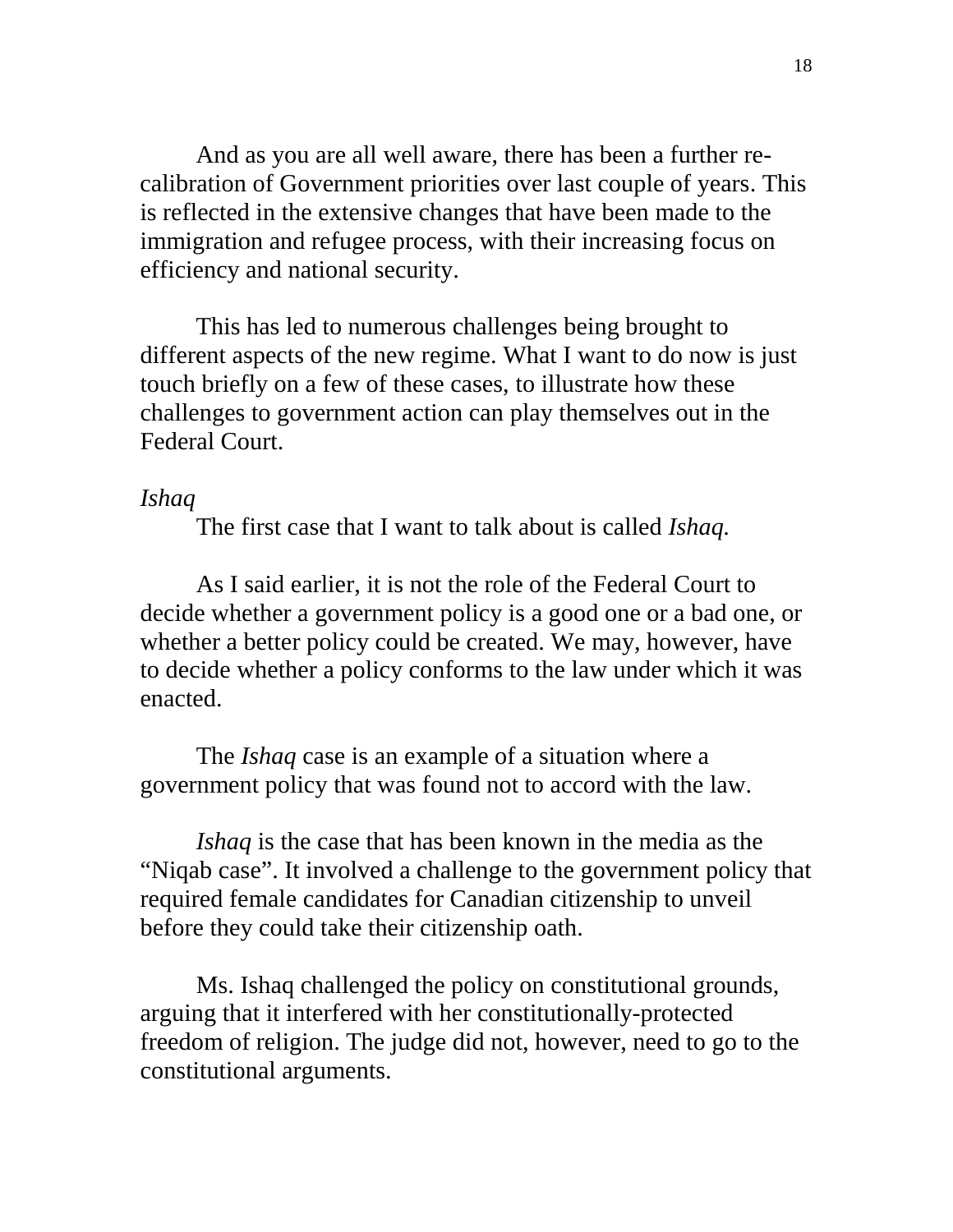This was because the *Citizenship Regulations* require citizenship judges to quote "administer the oath of citizenship with dignity and solemnity, allowing the greatest possible freedom in the religious solemnization or the solemn affirmation thereof".

My colleague, Justice Boswell found that Citizenship Judges could not afford would-be citizens the "greatest possible freedom" in the taking of their oaths if they had to required candidates to violate or renounce a basic tenet of their religion before they could take the oath.

 Because the unveiling Policy was inconsistent with the duty imposed on Citizenship Judges by the Regulations to accord religious freedom in the taking of the oath, the policy was declared to be invalid.

Justice Boswell's decision is currently under appeal, and it will be interesting to see what the Federal Court of Appeal has to say on the subject.

Government policy decisions can also be challenged on constitutional grounds, under the *Canadian Charter of Rights and Freedoms*, as all government action taken in Canada has to conform to the norms established by our Charter.

An example of a successful Charter challenge to a government policy is the challenge that was brought to the changes made in 2012 to the program that had historically provided funding for health care for refugee claimants, amongst others.

I want to be careful about what I say about this case, as I am the judge that wrote the decision, but what I can say is that I found that the cuts that were made to the health care policy constituted cruel and unusual treatment of those vulnerable individuals who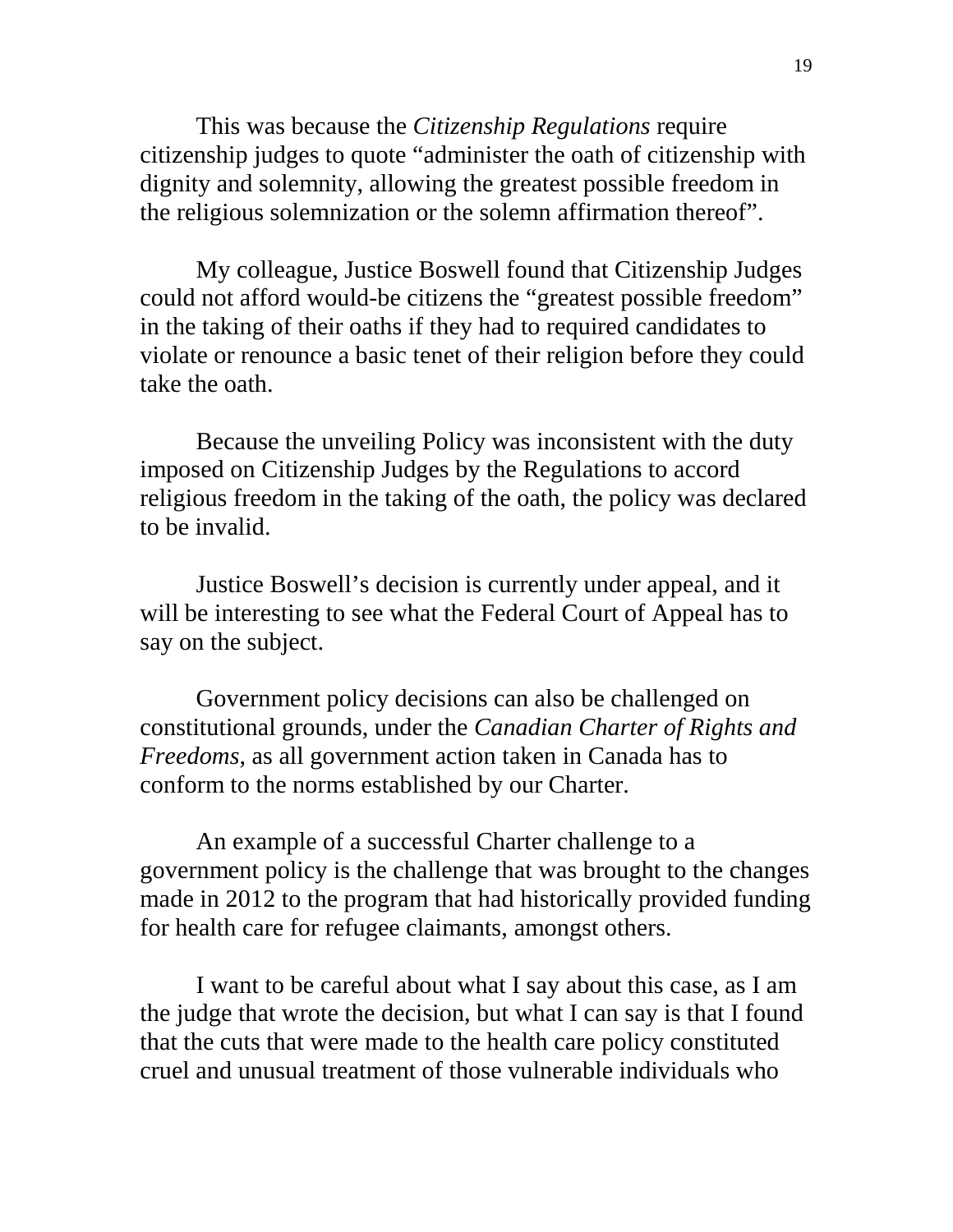were seeking the protection of Canada, and were thus of no force and effect.

My decision in the refugee health care case is also under appeal and it will be interesting to see what happens to it down the road.

The creation of the Refugee Appeal Division has led to a debate as to the standard that the RAD should apply in reviewing decisions of the Refugee Protection Division – a question that affects hundreds of claimants, and which will be decided by the Federal Court of Appeal in due course.

Challenges have also been brought with respect to the new provisions in *IRPA* limiting access to Pre-removal Risk Assessments, and to the legislative provisions creating different refugee determination processes for claimants coming from Designated Countries of Origin and those from non-DCO countries.

As you no doubt know, the Supreme Court has just recently heard a case involving Canada's new human smuggling legislation, where it was argued that the legislation was over-broad and the sanctions imposed by it were disproportionately severe. A decision in that case will likely be forthcoming in the next few months, and it remains to be seen whether the legislation will be upheld.

Each of these cases will be decided under Canadian law, and as you no doubt know, there is already a substantial body of Canadian jurisprudence in refugee law area.

But Canada is not alone in trying to resolve these competing imperatives. As a consequence, in cases that raise novel issues, Canadian Courts regularly have regard to Canada's international obligations under international agreements such as the *Refugee*